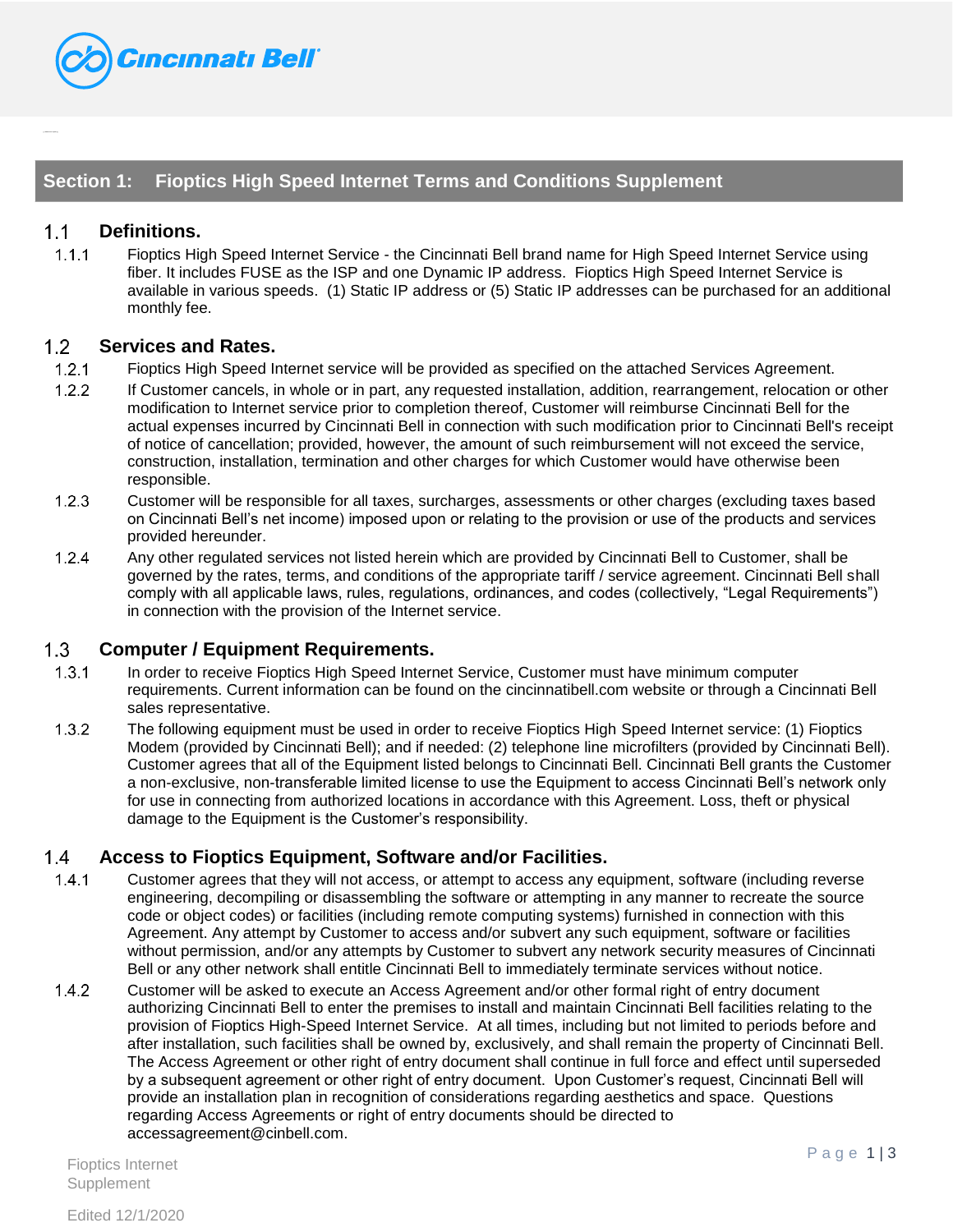

### $1.5$ **Networking.**

 $1.5.1$ Due to the ever-growing complexity of networked computers, the Cincinnati Bell Helpdesk cannot advise or assist with general networking setup. Customer inquiries will be directed to 3rd party computer technicians and network equipment manufacturers. During troubleshooting sessions where networked computers are present, the Cincinnati Bell Helpdesk technician will ask the Customer to disconnect their networked equipment from the Cincinnati Bell equipment, and directly connect the Cincinnati Bell hardware to one Windows based or Macintosh PC. Doing so will help the technician diagnose issues with the Cincinnati Bell equipment at the customer's premise(s). Failure to comply with the Cincinnati Bell technician's request in this matter will release Cincinnati Bell's responsibility for further diagnosis.

#### 1.6 **Service Speed.**

- $1.6.1$ Fioptics Services come in a variety of speeds. The availability of some service speeds may depend on the location of facilities in your neighborhood and on your street. Not all service speeds are available in all areas.
- $1.6.2$ Cincinnati Bell does not guarantee that the Service, Equipment, or other equipment authorized by Cincinnati Bell for use in connection with the Service will perform at a particular speed, bandwidth, or data throughput rate, or will be uninterrupted, error-free, secure, or free of viruses, worms, disabling code or conditions, or the like. The speed measurement advertised by Cincinnati Bell refers to the Internet access speed provisioned to a subscriber on a per-line and not a per-device basis.
- $1.6.3$ The actual speed realized by the subscriber may vary based on a variety of factors including, but not limited to: the capabilities or limitations of the customer's computer, network, or other device; the number of computers or other devices in use in the customer's home network; concurrent use of Internet access and a TV video on demand service, which consumes Internet access bandwidth; the means of connecting to the Cincinnati Bell network (e.g., the condition of the home's inside wiring or the type and condition of WiFi router); the distance of the home from the Cincinnati Bell broadband network aggregation point or the type of Cincinnati Bell network facilities present in a given location; network congestion; and the performance of the content and application providers the consumer is accessing, as well as the performance of their respective host network(s).

### $1.7$ **Warranties.**

 $1.7.1$ The manufacturers warrant the Fioptics modem and Telephone Line Microfilters for one (1) year from initiation of service ("Manufacturer's Warranty"). Except for the Manufacturer's Warranty, the Equipment is provided on an "as is" basis without warranties of any kind, either express or implied, including the implied warranty that the Equipment is reasonably fit for the purpose for which it is to be used and the implied warranties of merchantability and fitness for a particular purpose, unless such warranties are legally incapable of exclusion.

### $1.8$ **Acceptable Use.**

 $1.8.1$ If Cincinnati Bell becomes aware, through subscriber complaints or otherwise, of any content that it, in its sole discretion, considers to be obscene, lewd, lascivious, excessively violent, harassing, harmful, offensive, or otherwise objectionable, Cincinnati Bell shall have the right, but not the responsibility, to immediately remove such content and/or to terminate Customer service without notice. This policy applies to any content made available by the Customer, the Customer's own customers, or generally made available through the Customer account. Customer is solely responsible for all information, communications, software, photos, video, graphics, music, sounds, and other material and services (collectively referred to as "content") that is transmitted through the Customer Account and/or made available on or through the Customer's website or any of Customer's own customer's websites.

### $1.9$ **Compliance with Digital Millennium Copyright Act.**

 $1.9.1$ Customer agrees to fully comply with all provisions of the Digital Millennium Copyright Act of 1998 (the "DMCA") and to fully cooperate with Cincinnati Bell in its efforts to comply with the DMCA. Cincinnati Bell may investigate any reported violation of its policies or complaints of infringement relating to Customer's use of the service and take any action that it deems appropriate. Such action may include, but is not limited to, issuing warnings, suspension or termination of Customer's Account and access to the Service. In the event that Customer believes that any third party has infringed on any copyrighted material of theirs, Customer shall provide Cincinnati Bell with notice in compliance with the provisions of the DMCA. Furthermore, Customer

Fioptics Internet **Supplement**